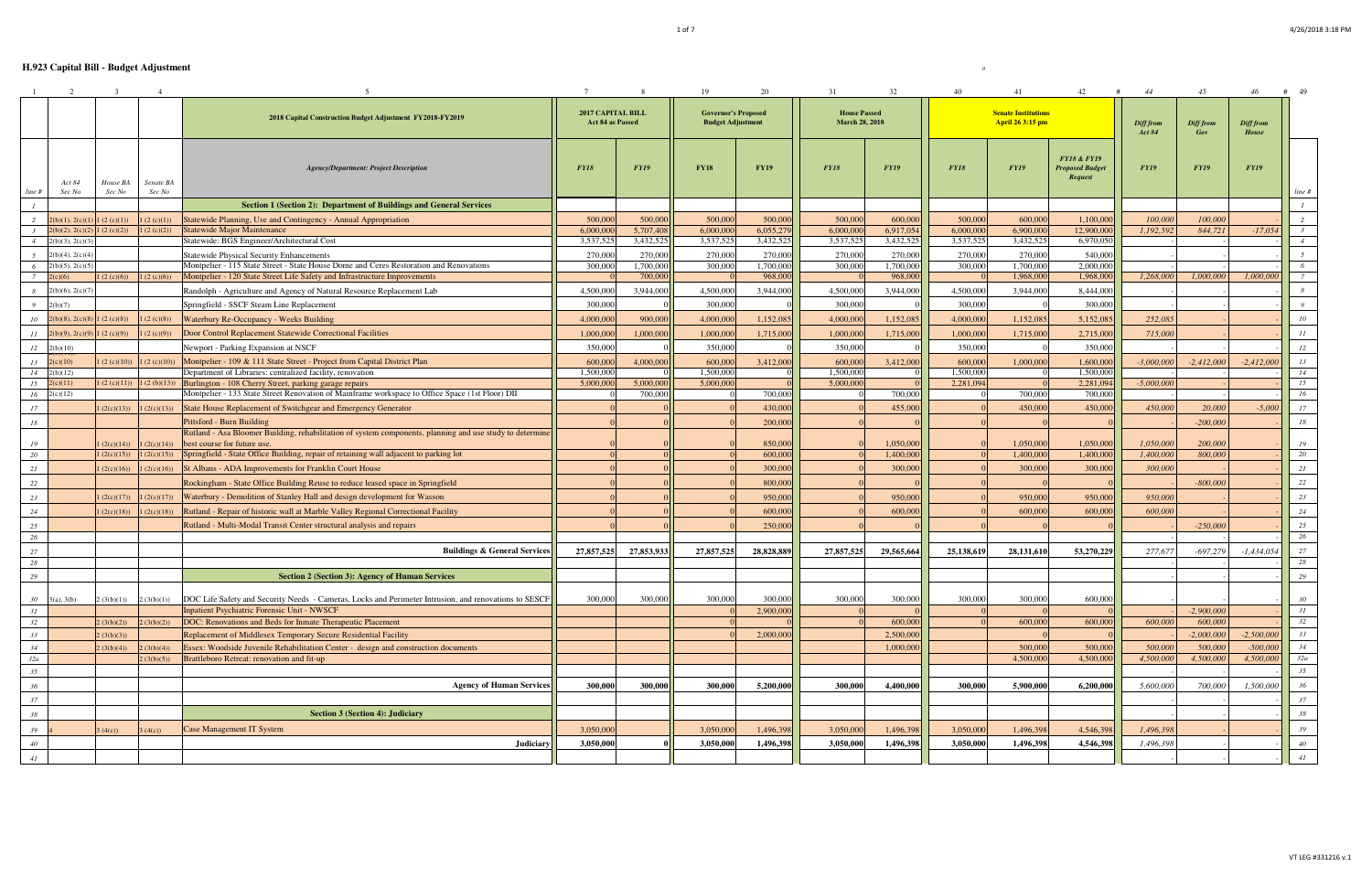|              | 2                                      | $\overline{\mathbf{3}}$ | $\overline{4}$      |                                                                                         |                                       | 8           | 19                                                     | 20          | 31                                           | 32          | 40          | 41                                             | 42                                                          | 44                         | 45               | 46                 | # 49         |
|--------------|----------------------------------------|-------------------------|---------------------|-----------------------------------------------------------------------------------------|---------------------------------------|-------------|--------------------------------------------------------|-------------|----------------------------------------------|-------------|-------------|------------------------------------------------|-------------------------------------------------------------|----------------------------|------------------|--------------------|--------------|
|              |                                        |                         |                     | 2018 Capital Construction Budget Adjustment FY2018-FY2019                               | 2017 CAPITAL BILL<br>Act 84 as Passed |             | <b>Governor's Proposed</b><br><b>Budget Adjustment</b> |             | <b>House Passed</b><br><b>March 28, 2018</b> |             |             | <b>Senate Institutions</b><br>April 26 3:15 pm |                                                             | Diff from<br><b>Act 84</b> | Diff from<br>Gov | Diff from<br>House |              |
|              | Act 84<br>Sec No                       | House BA<br>Sec No      | Senate BA<br>Sec No | <b>Agency/Department: Project Description</b>                                           | <b>FY18</b>                           | <b>FY19</b> | <b>FY18</b>                                            | <b>FY19</b> | <b>FY18</b>                                  | <b>FY19</b> | <b>FY18</b> | <b>FY19</b>                                    | <b>FY18 &amp; FY19</b><br><b>Proposed Budget</b><br>Request | <b>FY19</b>                | <b>FY19</b>      | <b>FY19</b>        |              |
| line #<br>42 |                                        |                         |                     | <b>Section 4 (Section 5): Commerce and Community Development</b>                        |                                       |             |                                                        |             |                                              |             |             |                                                |                                                             |                            |                  |                    | line #<br>42 |
|              | 43 $5(a)(1), 5(c)$                     | (5(c))                  | (5(c))              | Major Maintenance at all Sites: Annual Appropriations                                   | 200,000                               | 200,000     | 200,000                                                | 300,000     | 200,000                                      | 300,000     | 200,000     | 300,000                                        | 500,000                                                     | 100,000                    |                  |                    | 43           |
|              | 44 $5(b)(1), 5(d)(1)$                  |                         |                     | Underwater Preserves: Annual Appropriations                                             | 30,000                                | 30,000      | 30,000                                                 | 30,000      | 30,000                                       | 30,000      | 30,000      | 30,000                                         | 60,000                                                      |                            |                  |                    | 44           |
|              |                                        |                         |                     |                                                                                         |                                       |             |                                                        |             |                                              |             |             |                                                |                                                             |                            |                  |                    |              |
|              | 45 $5(b)(2)$ , $5(d)(2)$ 4 $(5(d)(2))$ |                         | (5(d)(2))           | Roadside Historic Markers: Annual Appropriations                                        | 15,000                                | 15,000      | 15,000                                                 | 29,693      | 15,000                                       | 29,693      | 15,000      | 29,000                                         | 44,000                                                      | 14,000                     | $-693$           | $-693$             | 45           |
| 46           | 5(a)(2)                                |                         |                     | Stannard House upgrades                                                                 | 30,000                                |             | 30,000                                                 |             | 30,000                                       |             | 30,000      |                                                | 30,000                                                      |                            |                  |                    | 46           |
|              | $47 \quad 5(a)(3)$                     |                         | 4(5(d)(3))          | Schooner Lois McClure repairs and upgrades                                              | 50,000                                |             | 50,000                                                 |             | 50,000                                       |             | 50,000      | 25,000                                         | 75,000                                                      | 25,000                     | 25,000           | 25,000             | 47           |
| 48           | 5(b)(3), 5(d)(3)                       |                         |                     | Tax- VT Center for Geographic Information - digital orthophotography quadrangle mapping | 125,000                               | 125,000     | 125,000                                                | 125,000     | 125,000                                      | 125,000     | 125,000     | 125,000                                        | 250,000                                                     |                            |                  |                    | 48           |
| 49           |                                        |                         |                     | <b>Better Connections</b>                                                               |                                       |             |                                                        |             |                                              |             |             |                                                |                                                             |                            |                  |                    | 49           |
| 49a          |                                        |                         | 4(5(d)(4))          | Civil War Heritage Trail; signs                                                         |                                       |             |                                                        |             |                                              |             |             | 30,000                                         | 30,000                                                      | 30,000                     | 30,000           | 30,000             | 49a          |
| 50           |                                        |                         |                     |                                                                                         |                                       |             |                                                        |             |                                              |             |             |                                                |                                                             |                            |                  |                    | 50           |
| 51           |                                        |                         |                     | <b>Commerce and Community Development</b>                                               | 450,000                               | 370,000     | 450,000                                                | 484,693     | 450,000                                      | 484,693     | 450,000     | 539,000                                        | 989,000                                                     | 169,000                    | 54,307           | 54,307             | 51           |
| 52           |                                        |                         |                     |                                                                                         |                                       |             |                                                        |             |                                              |             |             |                                                |                                                             |                            |                  |                    | 52           |
| 53           |                                        |                         |                     | <b>Section 5 (Section 6): Building Communities Grants</b>                               |                                       |             |                                                        |             |                                              |             |             |                                                |                                                             |                            |                  |                    | 53           |
| 54           | 6(a)(1), 6(b)(1)                       |                         |                     | Historic Preservation Grants: Annual Appropriations                                     | 200,000                               | 200,000     | 200,000                                                | 200,000     | 200,000                                      | 200,000     | 200,000     | 200,000                                        | 400,000                                                     |                            |                  |                    | 54           |
| 55           | 6(a)(2), 6(b)(2)                       |                         |                     | Historic Barns and Agricultural Grants: Annual Appropriations                           | 200,000                               | 200,000     | 200,000                                                | 200,000     | 200,000                                      | 200,000     | 200,000     | 200,000                                        | 400,000                                                     |                            |                  |                    | 55           |
| 56           | 6(a)(3), 6(b)(3)                       |                         |                     | Cultural Facilities Grant: Annual Appropriations                                        | 200,000                               | 200,000     | 200,000                                                | 200,000     | 200,000                                      | 200,000     | 200,000     | 200,000                                        | 400,000                                                     |                            |                  |                    | 56           |
| 57           | $6(a)(4)$ , $6(b)(4)$                  |                         |                     | Recreational Facilities Grants: Annual Appropriations                                   | 200,000                               | 200,000     | 200,000                                                | 200,000     | 200,000                                      | 200,000     | 200,000     | 200,000                                        | 400,000                                                     |                            |                  |                    | 57           |
| 58           | $6(a)(5)$ , $6(b)(5)$                  |                         |                     | Human services and education facilities: Annual Appropriations: Human Services          | 100,000                               | 100,000     | 100,000                                                | 100,000     | 100,000                                      | 100,000     | 100,000     | 100,000                                        | 200,000                                                     |                            |                  |                    | 58           |
| 59           | $6(a)(6)$ , $6(b)(6)$                  |                         |                     | Human services and education facilities: Annual Appropriations: education               | 100,000                               | 100,000     | 100,000                                                | 100,000     | 100,000                                      | 100,000     | 100,000     | 100,000                                        | 200,000                                                     |                            |                  |                    | 59           |
| 60           | 6(a)(7), 6(b)(7)                       |                         |                     | Regional Economic Development Grant Program                                             | 200,000                               | 200,000     | 200,000                                                | 200,000     | 200,000                                      | 200,000     | 200,000     | 200,000                                        | 400,000                                                     |                            |                  |                    | 60           |
| 61           | 6(a)(8), 6(b)(8)                       |                         |                     | Agricultural Fair Capital Projects: Competitive Grants Program                          | 200,000                               | 200,000     | 200,000                                                | 200,000     | 200,000                                      | 200,000     | 200,000     | 200,000                                        | 400,000                                                     |                            |                  |                    | 61           |
| 62           | 6(a)(9)                                | 5(6(b)(9))              | 5(6(b)(9))          | E-911 Compliance Grants Program: for school safety                                      | 75,000                                |             | 75,000                                                 | 225,000     | 75,000                                       | 225,000     | 75,000      | 400,000                                        | 475,000                                                     | 400,000                    | 175,000          | 175,000            | 62           |
| 63           |                                        |                         |                     |                                                                                         |                                       |             |                                                        |             |                                              |             |             |                                                |                                                             |                            |                  |                    | 63           |
| 64           |                                        |                         |                     | <b>Building Communities Grants</b>                                                      | 1,475,000                             | 1,400,000   | 1,475,000                                              | 1,625,000   | 1,475,000                                    | 1,625,000   | 1,475,000   | 1,800,000                                      | 3,275,000                                                   | 400,000                    | 175,000          | 175,000            | 64           |
| 65           |                                        |                         |                     |                                                                                         |                                       |             |                                                        |             |                                              |             |             |                                                |                                                             |                            |                  |                    | 65           |
| 66           |                                        |                         |                     | NA (Section 7): Agency of Education                                                     |                                       |             |                                                        |             |                                              |             |             |                                                |                                                             |                            |                  |                    | 66           |
| 67           |                                        |                         |                     | Emergency Aid for School Construction                                                   | 50,000                                |             | 50,000                                                 |             | 50,000                                       |             | 50,000      |                                                | 50,000                                                      |                            |                  |                    | 67           |
| 68           |                                        |                         |                     | see sec 16a see sec 16a <b>Technical Centers Capital Grant Program</b>                  |                                       |             |                                                        |             |                                              |             |             |                                                |                                                             |                            |                  |                    | 68           |
| 69           |                                        |                         |                     | <b>Agency of Education</b>                                                              | 50.000                                |             | 50,000                                                 |             | 50,000                                       |             | 50,000      |                                                | 50,000                                                      |                            |                  |                    | 69           |
| 70           |                                        |                         |                     |                                                                                         |                                       |             |                                                        |             |                                              |             |             |                                                |                                                             |                            |                  |                    | 70           |
| 71           |                                        |                         |                     | Section 6 (Section 8): UVM                                                              |                                       |             |                                                        |             |                                              |             |             |                                                |                                                             |                            |                  |                    | 71           |
| 72           | 8(a), 8(b)                             |                         |                     | <b>Construction, Renovations, Major Maintenance</b>                                     | 1,400,000                             | 1,400,000   | 1,400,000                                              | 1,400,000   | 1,400,000                                    | 1,400,000   | 1,400,000   | 1,650,000                                      | 3,050,000                                                   | 250,000                    | 250,000          | 250,000            | 72           |
| 73           |                                        |                         |                     | <b>University of Vermont</b>                                                            | 1,400,000                             | 1,400,000   | 1,400,000                                              | 1,400,000   | 1,400,000                                    | 1,400,000   | 1,400,000   | 1,650,000                                      | 3,050,000                                                   | 250,000                    | 250,000          | 250,000            | 73           |
| 74           |                                        |                         |                     |                                                                                         |                                       |             |                                                        |             |                                              |             |             |                                                |                                                             |                            |                  |                    | 74           |
| 75           |                                        |                         |                     | <b>Section 6a (Section 9): Vermont State Colleges</b>                                   |                                       |             |                                                        |             |                                              |             |             |                                                |                                                             |                            |                  |                    | 75           |
| 76           | 9(a), 9(b)                             |                         | (9(b))              | <b>Construction, Renovations, Major Maintenance</b>                                     | 2,000,000                             | 2,000,000   | 2,000,000                                              | 2,000,000   | 2,000,000                                    | 2,000,000   | 2,000,000   | 3,000,000                                      | 5,000,000                                                   | 1,000,000                  | 1,000,000        | 1,000,000          | 76           |
| 77           |                                        |                         |                     | <b>Vermont State Colleges</b>                                                           | 2,000,000                             | 2,000,000   | 2,000,000                                              | 2,000,000   | 2,000,000                                    | 2,000,000   | 2.000.000   | 3,000,000                                      | 5,000,000                                                   | 1,000,000                  | 1,000,000        | 1,000,000          | 77           |
| 78           |                                        |                         |                     |                                                                                         |                                       |             |                                                        |             |                                              |             |             |                                                |                                                             |                            |                  |                    | 78           |
|              |                                        |                         |                     |                                                                                         |                                       |             |                                                        |             |                                              |             |             |                                                |                                                             |                            |                  |                    |              |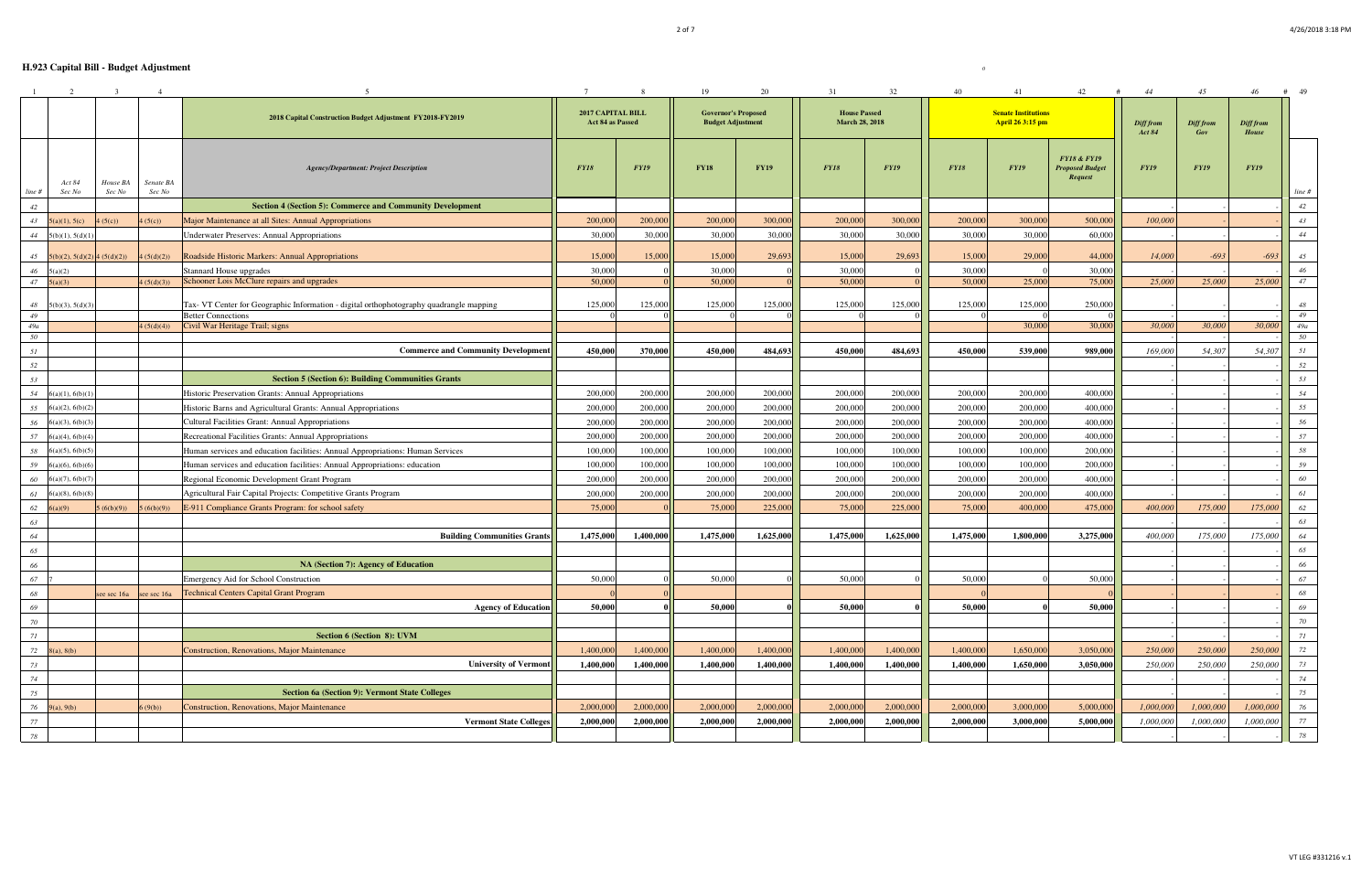|                                                    |                                                           |                     |                                                                                                                                                                                                                               |                        |                                                        | 19                     | 20                                           |                        | 32                     |                                                | 41                     | 42                                                          |                  | 45                        |             | 49       |
|----------------------------------------------------|-----------------------------------------------------------|---------------------|-------------------------------------------------------------------------------------------------------------------------------------------------------------------------------------------------------------------------------|------------------------|--------------------------------------------------------|------------------------|----------------------------------------------|------------------------|------------------------|------------------------------------------------|------------------------|-------------------------------------------------------------|------------------|---------------------------|-------------|----------|
|                                                    | 2018 Capital Construction Budget Adjustment FY2018-FY2019 |                     | 2017 CAPITAL BILL<br>Act 84 as Passed                                                                                                                                                                                         |                        | <b>Governor's Proposed</b><br><b>Budget Adjustment</b> |                        | <b>House Passed</b><br><b>March 28, 2018</b> |                        |                        | <b>Senate Institutions</b><br>April 26 3:15 pm |                        | Diff from<br><b>Act 84</b>                                  | Diff from<br>Gov | Diff from<br><b>House</b> |             |          |
| Act 84<br>Sec No<br>line #                         | House BA<br>Sec No                                        | Senate BA<br>Sec No | <b>Agency/Department: Project Description</b>                                                                                                                                                                                 | <b>FY18</b>            | <b>FY19</b>                                            | <b>FY18</b>            | <b>FY19</b>                                  | <b>FY18</b>            | <b>FY19</b>            | <b>FY18</b>                                    | <b>FY19</b>            | <b>FY18 &amp; FY19</b><br><b>Proposed Budget</b><br>Request | <b>FY19</b>      | <b>FY19</b>               | <b>FY19</b> | line #   |
| 79                                                 |                                                           |                     | <b>Section 7 (Section 10): Agency of Natural Resources</b>                                                                                                                                                                    |                        |                                                        |                        |                                              |                        |                        |                                                |                        |                                                             |                  |                           |             | 79       |
| 80<br>10(a)(1), 10(e)(1)                           |                                                           |                     | Drinking Water Supply -Drinking Water State Revolving Fund                                                                                                                                                                    | 2,300,000              | 1,400,000                                              | 2,300,000              | 1,400,000                                    | 2,300,000              | 1,400,000              | 2,300,000                                      | 1,400,000              | 3,700,000                                                   |                  |                           |             | 80       |
| 81<br>$10(a)(2)$ , $10(e)(2)$                      |                                                           |                     | Dam safety and hydrology projects- DEC                                                                                                                                                                                        | 200,000                | 175,000                                                | 200,000                | 175,000                                      | 200,000                | 175,000                | 200,000                                        | 175,000                | 375,000                                                     |                  |                           |             | 81       |
| 82                                                 | $10(a)(3), 10(e)(6(10(e)(3)))$ 7 (10(e)(3))               |                     | State Share (10%) of Federal Superfund and State Lead Hazardous Waste                                                                                                                                                         | 1,719,000              | 2,755,000                                              | 1,719,000              | 2,755,000                                    | 1,719,000              | 177,259                | 1,719,000                                      | 177,259                | 1,896,259                                                   | $-2,577,741$     | $-2,577,741$              |             | 82       |
| $10(b)$ , $10(f)$<br>83<br>84<br>10(g)(1)          |                                                           |                     | Forest, Parks and Recreation - small scale rehabilitation, was tewater repairs and preventative<br>improvements, upgrade of restrooms, small scale road rehabilitation<br>Fish and Wildlife - general infrastructure projects | 2,750,000<br>1,200,000 | 2,750,000<br>1,100,000                                 | 2.750,000<br>1.200.000 | 2,750,000<br>1.100.000                       | 2,750,000<br>1,200,000 | 2,750,000<br>1,100,000 | 2,750,000<br>1.200.000                         | 2,750,000<br>1.100.000 | 5.500,000<br>2,300,000                                      |                  |                           |             | 83<br>84 |
| 85                                                 |                                                           |                     | F&W: Conservation Camps and Shooting Ranges                                                                                                                                                                                   |                        |                                                        |                        |                                              |                        |                        |                                                |                        |                                                             |                  |                           |             | 85       |
| 86                                                 |                                                           |                     | F&W: Hatchery Improvements                                                                                                                                                                                                    |                        |                                                        |                        |                                              |                        |                        |                                                |                        |                                                             |                  |                           |             | 86       |
| 87                                                 |                                                           |                     | F&W: Wildlife Management Area Infrastructure                                                                                                                                                                                  |                        |                                                        |                        |                                              |                        |                        |                                                |                        |                                                             |                  |                           |             | 87       |
| 88                                                 |                                                           |                     | F&W: Fishing Access Areas                                                                                                                                                                                                     |                        |                                                        |                        |                                              |                        |                        |                                                |                        |                                                             |                  |                           |             | 88       |
| $\sigma(\mathbf{C})(\mathbf{Z})$<br>10(g)(2)<br>89 |                                                           |                     | Walleye: to upgrade and repair rearing, restoration, and stocking infrastructure                                                                                                                                              | 25,000                 | 25,000                                                 | 25,000                 | 25,000                                       | 25,000                 | 25,000                 | 25,000                                         | 25,000                 | 50,000                                                      |                  |                           |             | 89       |
| 90<br>10(d)                                        |                                                           |                     | F&W: Roxbury Hatchery - Construction and Bid Documents                                                                                                                                                                        | 2,720,000              |                                                        | 2,720,000              |                                              | 2,720,000              |                        | 2,720,000                                      |                        | 2,720,000                                                   |                  |                           |             | 90       |
| 91                                                 |                                                           |                     |                                                                                                                                                                                                                               |                        |                                                        |                        |                                              |                        |                        |                                                |                        |                                                             |                  |                           |             | 91       |
| 92                                                 |                                                           |                     | <b>Agency of Natural Resources</b>                                                                                                                                                                                            | 10,914,000             | 8,205,000                                              | 10.914.000             | 8,205,000                                    | 10,914,00              | 5,627,259              | 10.914.000                                     | 5,627,259              | 16,541,259                                                  | $-2,577,741$     | $-2,577,741$              |             | 92       |
| 93                                                 |                                                           |                     |                                                                                                                                                                                                                               |                        |                                                        |                        |                                              |                        |                        |                                                |                        |                                                             |                  |                           |             | 93       |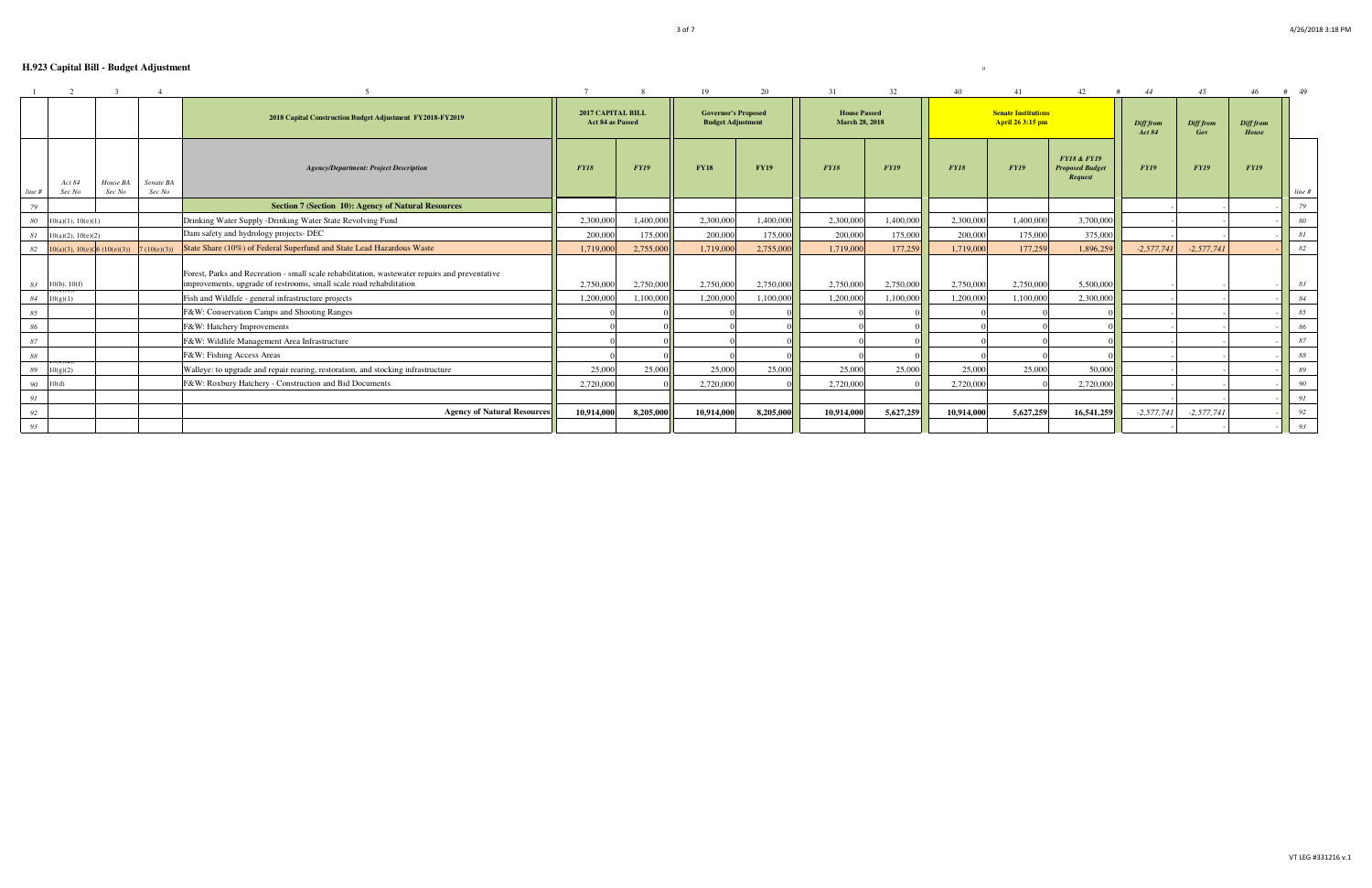|                  | 2                                  | $\overline{\mathbf{3}}$ | $\overline{4}$      |                                                                                                                                             |                    | $7\overline{ }$                       | 8           | 19                                                     | 20          | 31                                           | 32          | 40          | 41                                             | 42<br>#                                                     | 44                         | 45                      | 46                        | # 49       |
|------------------|------------------------------------|-------------------------|---------------------|---------------------------------------------------------------------------------------------------------------------------------------------|--------------------|---------------------------------------|-------------|--------------------------------------------------------|-------------|----------------------------------------------|-------------|-------------|------------------------------------------------|-------------------------------------------------------------|----------------------------|-------------------------|---------------------------|------------|
|                  |                                    |                         |                     | 2018 Capital Construction Budget Adjustment FY2018-FY2019                                                                                   |                    | 2017 CAPITAL BILL<br>Act 84 as Passed |             | <b>Governor's Proposed</b><br><b>Budget Adjustment</b> |             | <b>House Passed</b><br><b>March 28, 2018</b> |             |             | <b>Senate Institutions</b><br>April 26 3:15 pm |                                                             | Diff from<br><b>Act 84</b> | <b>Diff from</b><br>Gov | Diff from<br><b>House</b> |            |
| line#            | Act 84<br>Sec No                   | House BA<br>Sec No      | Senate BA<br>Sec No | <b>Agency/Department: Project Description</b>                                                                                               |                    | <b>FY18</b>                           | <b>FY19</b> | <b>FY18</b>                                            | <b>FY19</b> | <b>FY18</b>                                  | <b>FY19</b> | <b>FY18</b> | <b>FY19</b>                                    | <b>FY18 &amp; FY19</b><br><b>Proposed Budget</b><br>Request | <b>FY19</b>                | <b>FY19</b>             | <b>FY19</b>               | line #     |
| 94               |                                    |                         |                     | Section 8 (Section 11): Clean Water                                                                                                         |                    |                                       |             |                                                        |             |                                              |             |             |                                                |                                                             |                            |                         |                           | 94         |
| 95               |                                    |                         |                     | Agency of Agriculture, Food & Markets                                                                                                       |                    |                                       |             |                                                        |             |                                              |             |             |                                                |                                                             |                            |                         |                           | 95         |
| 96               | 11(a)(1), 11(e)                    | (11(e))                 | 3(11(e(1)))         | Best Management Practices & CREP & CEAP                                                                                                     |                    | 3,450,000                             | 2,000,000   | 3,450,000                                              | 3,615,000   | 3,450,000                                    | 3,615,000   | 3,450,000   | 3,615,000                                      | 7,065,000                                                   | 1,615,000                  |                         |                           | 96         |
| 97               | 11(a)(2)                           |                         |                     | Water Quality Grants & Contracts                                                                                                            |                    | 600,000                               |             | 600,000                                                |             | 600,000                                      |             | 600,000     |                                                | 600,000                                                     |                            |                         |                           | 97         |
| 98               |                                    |                         |                     | <b>Aeration System at Lake Carmi</b>                                                                                                        |                    |                                       |             |                                                        | 200,000     |                                              |             |             |                                                |                                                             |                            | $-200,000$              |                           | 98         |
| 99               |                                    |                         | 3(11(e(2)))         | Phosphorus Extraction Equipment at dairy farms                                                                                              |                    |                                       |             |                                                        | 1,600,000   |                                              |             |             | 1,500,000                                      | 1,500,000                                                   | 1,500,000                  | $-100,000$              | 1,500,000                 | 99         |
| 100              |                                    |                         |                     |                                                                                                                                             |                    |                                       |             |                                                        |             |                                              |             |             |                                                |                                                             |                            |                         |                           | 100        |
| 101              |                                    |                         |                     | <b>Agency of Natural Resources:</b>                                                                                                         |                    |                                       |             |                                                        |             |                                              |             |             |                                                |                                                             |                            |                         |                           | 101        |
| 102              | 11(b)(1), 11(f)(1)                 |                         |                     | Clean Water State/EPA Revolving Loan Fund (CWSRF) Capitalization Grants                                                                     |                    | 1,000,000                             | 1,200,000   | 1,000,000                                              | 1,200,000   | 1,000,000                                    | 1,200,000   | 1,000,000   | 1,200,000                                      | 2,200,000                                                   |                            |                         |                           | 102        |
| 103              | 11(b)(2), 11(f)                    | (11(f)(2))              | 8(11(f)(2))         | <b>Ecosystem Restoration and Protection Grant Programs</b>                                                                                  |                    | 6,000,000                             | 5,000,000   | 6,000,000                                              | 8,757,932   | 6,000,00                                     |             | 6,000,000   |                                                | 6,000,000                                                   | $-5,000,000$               | $-8,757,932$            |                           | 103        |
| 104              |                                    | (11(f)(2)(A             |                     | ) 8 (11(f)(2)(A)) Standard Ecosystem Restoration Grant Rounds                                                                               |                    |                                       |             |                                                        |             |                                              | 3,959,988   |             | 3,760,000                                      | 3,760,000                                                   | 3,760,000                  | 3,760,000               | $-199,988$                | 104        |
| 105              |                                    |                         |                     | $(11(f)(2)(B))$ 8 (11(f)(2)(B)) Municipal Roads Grants-in-Aid                                                                               |                    |                                       |             |                                                        |             |                                              | 3,097,944   |             | 3,090,000                                      | 3,090,000                                                   | 3,090,000                  | 3,090,000               | $-7,944$                  | 105        |
| 106              |                                    | (11(f)(2)(C)            |                     | 8 (11(f)(2)(C)) Multi-Sector Clean Water Block Grants                                                                                       |                    |                                       |             |                                                        |             |                                              | 2,000,000   |             | 2,000,000                                      | 2,000,000                                                   | 2,000,000                  | 2,000,000               |                           | 106        |
| 106a             |                                    |                         |                     | $(11(f)(2)(D))$ Lake Carmi (also see \$ in Ecosystem Restoration Grants)                                                                    |                    |                                       |             |                                                        |             |                                              |             |             | $\geq$ 200,000                                 | 200,000                                                     | 200,000                    | 200,000                 | 200,000                   | 106a       |
| 107              |                                    |                         |                     | <b>Municipal Pollution Control Grants</b>                                                                                                   |                    |                                       |             |                                                        |             |                                              |             |             |                                                |                                                             |                            |                         |                           | 107        |
|                  | $108$ $11(b)(3)$                   |                         |                     | Continuation of year prior partially funded projects                                                                                        |                    | 2,982,38                              |             | 2,982,384                                              | 100,000     | 2,982,384                                    |             | 2,982,384   |                                                | 2,982,384                                                   |                            | $-100,000$              |                           | 108        |
| 109              | $11(b)(4)$ , $11(f)(17(11(f)(3)))$ |                         | (11(f)(3))          | New Projects:<br>FY18: Ryegate, Springfield, St Johnsbury, St Albans<br>FY19: Colchester, Rutland City, St Albans, Middlebury, St Johnsbury |                    | 2,704,232                             | 1,407,268   | 2,704,232                                              | 4,135,116   | 2,704,232                                    | 4,044,092   | 2,704,232   | 4,040,000                                      | 6,744,232                                                   | 2,632,732                  | $-95,116$               | $-4,092$                  | 109        |
| 110              |                                    |                         |                     | Gov Rec: Colchester Mallets Bay Sewer Extension                                                                                             |                    |                                       |             |                                                        |             |                                              |             |             |                                                |                                                             |                            |                         |                           | 110        |
| 111              |                                    |                         |                     | Gov Rec: St Albans - Lower Weldon CSA Abatement                                                                                             |                    |                                       |             |                                                        |             |                                              |             |             |                                                |                                                             |                            |                         |                           | 111        |
| 112              |                                    |                         |                     | Gov Rec: St Johnsbury - Phase 2 Waste Water Improvement                                                                                     |                    |                                       |             |                                                        |             |                                              |             |             |                                                |                                                             |                            |                         |                           | 112        |
| 113              |                                    |                         |                     | Gov Rec: St Albans - Waste Water Facility Refurbishment                                                                                     |                    |                                       |             |                                                        |             |                                              |             |             |                                                |                                                             |                            |                         |                           | 113        |
| 114              |                                    |                         |                     | Gov Rec: Bennington - Waste Water Treatment Facility Upgrade                                                                                |                    |                                       |             |                                                        |             |                                              |             |             |                                                |                                                             |                            |                         |                           | 114        |
| 115              |                                    |                         |                     | Gov Rec: Ryegate-Filter Bed #2 Reconstruction                                                                                               |                    |                                       |             |                                                        |             |                                              |             |             |                                                |                                                             |                            |                         |                           | 115        |
| $116$ $11(f)(4)$ |                                    |                         |                     | <b>Clean Water Act implementation projects</b>                                                                                              |                    |                                       | 11,112,944  |                                                        |             |                                              |             |             |                                                |                                                             | $-11, 112, 944$            |                         |                           | 116        |
| 117              |                                    |                         |                     | <b>Vermont Housing and Conservation Board</b>                                                                                               |                    |                                       |             |                                                        |             |                                              |             |             |                                                |                                                             |                            |                         |                           | 117        |
|                  | $118$ 11(d)(1), 11(g)              |                         |                     | Statewide: water quality improvement projects or other conservation projects                                                                |                    | 2,800,000                             | 2,750,000   | 2,800,000                                              | 2,750,000   | 2,800,000                                    | 2,750,000   | 2,800,000   | 2,750,000                                      | 5,550,000                                                   |                            |                         |                           | 118        |
| $119$ $11(d)(2)$ |                                    | (11(g)(B))              |                     | $8(11(g)(B))$ Water quality farm improvement grants of fee purchase projects - leverage add \$                                              |                    | 1,000,000                             |             | 1,000,000                                              | 1,000,000   | 1,000,000                                    | 1,200,000   | 1,000,000   | 1,000,000                                      | 2,000,000                                                   | 1,000,000                  |                         | $-200,000$                | <i>119</i> |
| 120              |                                    |                         |                     | Agency of Transportation: Municipal Mitigation Assistance Program                                                                           |                    |                                       |             |                                                        |             |                                              |             |             |                                                |                                                             |                            |                         |                           | 120        |
| 121              | 11(c)                              | (11(i)(1))              | 8(11(j)(1))         | Municipal Highway and Stormwater Mitigation Program                                                                                         |                    | 1,400,000                             |             | 1,400,000                                              | 2,400,000   | 1,400,000                                    | 1,000,000   | 1,400,000   | 1,000,000                                      | 2,400,000                                                   | 1,000,000                  | $-1,400,000$            |                           | 121        |
| 122              |                                    | (11(i)(2))              | 8(11(j)(2))         | Better Roads Program                                                                                                                        |                    |                                       |             |                                                        |             |                                              | 1,400,000   |             | 1,400,000                                      | 1,400,000                                                   | 1,400,000                  | 1,400,000               |                           | 122        |
| 123              |                                    |                         |                     | <b>Commerce and Community Development</b>                                                                                                   |                    |                                       |             |                                                        |             |                                              |             |             |                                                |                                                             |                            |                         |                           | 123        |
| 124              |                                    |                         | 3(11(m))            | Pilot Project Downtown Transportation Fund                                                                                                  |                    |                                       |             |                                                        | 200,000     |                                              |             |             | 200,000                                        | 200,000                                                     | 200,000                    |                         | 200,000                   | 124        |
| 125              |                                    |                         |                     |                                                                                                                                             |                    |                                       |             |                                                        |             |                                              |             |             |                                                |                                                             |                            |                         |                           | 125        |
| 126              |                                    |                         |                     |                                                                                                                                             | <b>Clean Water</b> | 21,936,616                            | 23,470,212  | 21,936,616                                             | 25,958,048  | 21,936,616                                   | 24,267,024  | 21,936,616  | 25,755,000                                     | 47,691,616                                                  | 2,284,788                  | $-203,048$              | 1,487,976                 | 126        |
| 127              |                                    |                         |                     |                                                                                                                                             |                    |                                       |             |                                                        |             |                                              |             |             |                                                |                                                             |                            |                         |                           | 127        |
| 128              |                                    |                         |                     | <b>Section 9 (Section 12): Military</b>                                                                                                     |                    |                                       |             |                                                        |             |                                              |             |             |                                                |                                                             |                            |                         |                           | 128        |
| 129              | 12(a), 12(b)(1)                    |                         | 9(12(b)(1))         | Major Maintenance; Land Acquisitions; Renovations; Federal Match Construction                                                               |                    | 750,000                               | 700,000     | 750,000                                                | 700,000     | 750,000                                      | 700,000     | 750,000     | 780,000                                        | 1,530,000                                                   | 80,000                     | 80,000                  | 80,000                    | 129        |
| 130              | 12(b)(2)                           |                         |                     | Site Acquisition - Bennington Armory                                                                                                        |                    |                                       | 60,000      |                                                        | 60,000      |                                              | 60,000      |             | 60,000                                         | 60,000                                                      |                            |                         |                           | 130        |
| 131              |                                    |                         |                     |                                                                                                                                             |                    |                                       |             |                                                        |             |                                              |             |             |                                                |                                                             |                            |                         |                           | 131        |
| 132              |                                    |                         |                     |                                                                                                                                             | Military           | 750,000                               | 760,000     | 750,000                                                | 760,000     | 750,000                                      | 760,000     | 750,000     | 840,000                                        | 1,590,000                                                   | 80,000                     | 80,000                  | 80,000                    | 132        |
|                  |                                    |                         |                     |                                                                                                                                             |                    |                                       |             |                                                        |             |                                              |             |             |                                                |                                                             |                            |                         |                           |            |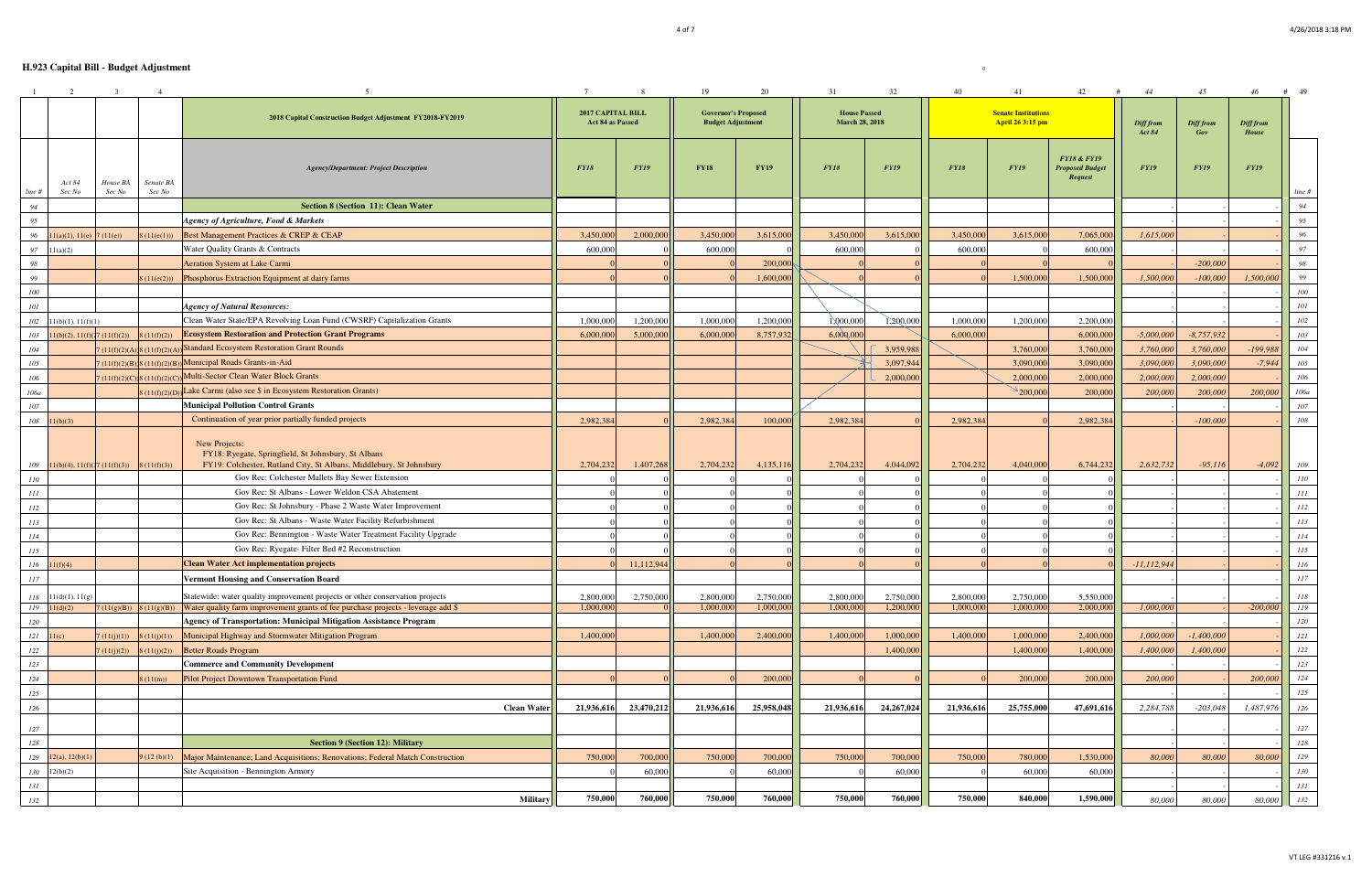|            | 2                    | $\overline{\mathbf{3}}$ | $\overline{4}$ |                                                                                                             |                                       | 8 <sup>8</sup> | 19                                                     | 20          | 31                                           | 32          | 40          | 41                                             | 42<br>#                                                            | 44                         | 45                      | 46                        | $#$ 49     |
|------------|----------------------|-------------------------|----------------|-------------------------------------------------------------------------------------------------------------|---------------------------------------|----------------|--------------------------------------------------------|-------------|----------------------------------------------|-------------|-------------|------------------------------------------------|--------------------------------------------------------------------|----------------------------|-------------------------|---------------------------|------------|
|            |                      |                         |                | 2018 Capital Construction Budget Adjustment FY2018-FY2019                                                   | 2017 CAPITAL BILL<br>Act 84 as Passed |                | <b>Governor's Proposed</b><br><b>Budget Adjustment</b> |             | <b>House Passed</b><br><b>March 28, 2018</b> |             |             | <b>Senate Institutions</b><br>April 26 3:15 pm |                                                                    | Diff from<br><b>Act 84</b> | <b>Diff from</b><br>Gov | Diff from<br><b>House</b> |            |
|            | Act 84               | House BA                | Senate BA      | <b>Agency/Department: Project Description</b>                                                               | <b>FY18</b>                           | <b>FY19</b>    | <b>FY18</b>                                            | <b>FY19</b> | <b>FY18</b>                                  | <b>FY19</b> | <b>FY18</b> | <b>FY19</b>                                    | <b>FY18 &amp; FY19</b><br><b>Proposed Budget</b><br><b>Request</b> | <b>FY19</b>                | <b>FY19</b>             | <b>FY19</b>               |            |
| line#      | Sec No               | Sec No                  | Sec No         |                                                                                                             |                                       |                |                                                        |             |                                              |             |             |                                                |                                                                    |                            |                         |                           | line #     |
| 133        |                      |                         |                |                                                                                                             |                                       |                |                                                        |             |                                              |             |             |                                                |                                                                    |                            |                         |                           | 133        |
| 134        |                      |                         |                | Section 10 (Section 13): Department Public Safety                                                           |                                       |                |                                                        |             |                                              |             |             |                                                |                                                                    |                            |                         |                           | 134        |
|            | $135$ 13(a), 13(b)   |                         |                | Williston State Police Barracks 911 Center - Land and Facility Construction                                 | 1,927,000                             | 5,573,000      | 1,927,000                                              | 5,573,000   | 1,927,000                                    | 5,573,000   | 1,927,000   | 5,573,000                                      | 7,500,000                                                          |                            |                         |                           | 135        |
| 136        |                      | (13(b)(2))              |                | 10 (13(b)(2)) Robert H. Wood CJFSTC - East Cottage Rehabilitation                                           |                                       |                |                                                        | 1,125,000   |                                              | 1,850,000   |             | 1,850,000                                      | 1,850,000                                                          | 1,850,000                  | 725,000                 |                           | 136        |
| 136a       |                      |                         |                | $10(13(b)(3))$ Berlin barracks: scoping and preliminary design                                              |                                       |                |                                                        |             |                                              |             |             | 35,000                                         | 35,000                                                             | 35,000                     | 35,000                  | 35,000                    | $136a$     |
| 137        |                      | (13(b)(4))              | 10(13(c))      | School Safety and Security Grant Program                                                                    |                                       |                |                                                        |             |                                              | 4,000,000   |             | 4,000,000                                      | 4,000,000                                                          | 4,000,000                  | 4,000,000               |                           | $137\,$    |
| 138        |                      |                         |                |                                                                                                             |                                       |                |                                                        |             |                                              |             |             |                                                |                                                                    |                            |                         |                           | 138        |
| 139        |                      |                         |                | <b>Public Safety</b>                                                                                        | 1,927,000                             | 5,573,000      | 1,927,000                                              | 6,698,000   | 1,927,000                                    | 11,423,000  | 1,927,000   | 11,458,000                                     | 13,385,000                                                         | 5,885,000                  | 4,760,000               | 35,000                    | 139        |
| 140        |                      |                         |                |                                                                                                             |                                       |                |                                                        |             |                                              |             |             |                                                |                                                                    |                            |                         |                           | 140        |
| 141        |                      |                         |                | NA (Section 14): Agency of Agriculture, Food & Markets<br>Produce Safety Infrastructure Improvement Program | 75,000                                | 75,000         | 75,000                                                 | 75,000      | 75,000                                       | 75,000      | 75,000      | 75,000                                         | 150,000                                                            |                            |                         |                           | 141        |
|            | $142$ 14(a), 14(b)   |                         |                | <b>Agency of Agriculture</b>                                                                                | 75,000                                |                | 75,000                                                 | 75,000      | 75,000                                       | 75,000      | 75,000      | 75,000                                         |                                                                    |                            |                         |                           | $\it 142$  |
| 143<br>144 |                      |                         |                |                                                                                                             |                                       | 75,000         |                                                        |             |                                              |             |             |                                                | 150,000                                                            |                            |                         |                           | 143        |
| 145        |                      |                         |                |                                                                                                             |                                       |                |                                                        |             |                                              |             |             |                                                |                                                                    |                            |                         |                           | 144<br>145 |
| 146        |                      |                         |                | <b>NA (Section 15): Vermont Rural Fire Protection</b>                                                       |                                       |                |                                                        |             |                                              |             |             |                                                |                                                                    |                            |                         |                           | 146        |
|            | $147$ 15(a), 15(b)   |                         |                | Dry Hydrant Program- Continue Program Grants: Annual Appropriations                                         | 125,000                               | 125,000        | 125,000                                                | 125,000     | 125,000                                      | 125,000     | 125,000     | 125,000                                        | 250,000                                                            |                            |                         |                           | 147        |
| 148        |                      |                         |                | <b>Vermont Rural Fire Protection</b>                                                                        | 125,000                               | 125,000        | 125,000                                                | 125,000     | 125,000                                      | 125,000     | 125,000     | 125,000                                        | 250,000                                                            |                            |                         |                           | $148\,$    |
| 149        |                      |                         |                |                                                                                                             |                                       |                |                                                        |             |                                              |             |             |                                                |                                                                    |                            |                         |                           | 149        |
| 150        |                      |                         |                | <b>Section 11 (Section 16): Vermont Veterans Home</b>                                                       |                                       |                |                                                        |             |                                              |             |             |                                                |                                                                    |                            |                         |                           | $\it 150$  |
|            | $151 \quad 16(a)(1)$ |                         |                | <b>Resident Care Furnishings</b>                                                                            | 90,000                                | 50,000         | 90,000                                                 | 50,000      | 90,000                                       | 50,000      | 90,000      | 50,000                                         | 140,000                                                            |                            |                         |                           | 151        |
|            | $152 \quad 16(a)(2)$ |                         |                | Kitchen/Mold Renovations                                                                                    | 300,000                               |                | 300,000                                                |             | 300,000                                      |             | 300,000     |                                                | 300,000                                                            |                            |                         |                           | 152        |
| 153        |                      | (169a)(3))              | 10(169a)(3)    | Security, Access System, and Safety Upgrades                                                                |                                       |                |                                                        | 100,000     |                                              | 100,000     |             | 100,000                                        | 100,000                                                            | 100,000                    |                         |                           | 153        |
| 154        |                      |                         |                |                                                                                                             |                                       |                |                                                        |             |                                              |             |             |                                                |                                                                    |                            |                         |                           | 154        |
| 155        |                      |                         |                | <b>Vermont Veterans Home</b>                                                                                | 390,000                               | 50,000         | 390,000                                                | 150,000     | 390,000                                      | 150,000     | 390,000     | 150,000                                        | 540,000                                                            | 100,000                    |                         |                           | 155        |
| 156        |                      |                         |                |                                                                                                             |                                       |                |                                                        |             |                                              |             |             |                                                |                                                                    |                            |                         |                           | $156\,$    |
| 157        |                      |                         |                | Section 12 (Section 16a): Dept of Labor                                                                     |                                       |                |                                                        |             |                                              |             |             |                                                |                                                                    |                            |                         |                           | $157\,$    |
| 158        |                      | 10(16a)                 | 12(16a)        | Adult Technical Centers Capital Grants- Pilot Program                                                       |                                       |                |                                                        | 500,000     |                                              | 250,000     |             | 500,000                                        | 500,000                                                            | 500,000                    |                         | 250,000                   | 158        |
| 159        |                      |                         |                | Dept of Labor                                                                                               |                                       |                |                                                        | 500,000     |                                              | 250,000     |             | 500,000                                        | 500,000                                                            | 500,000                    |                         | 250,000                   | 159        |
| 160        |                      |                         |                |                                                                                                             |                                       |                |                                                        |             |                                              |             |             |                                                |                                                                    |                            |                         |                           | 160        |
| 161        |                      |                         |                | Section 13 (Section 16b): Sgt at Arms                                                                       |                                       |                |                                                        |             |                                              |             |             |                                                |                                                                    |                            |                         |                           | 161        |
| 162        |                      | 1(16b)                  | 13(16b)        | <b>Sound System Assessment</b>                                                                              |                                       |                |                                                        |             |                                              | 15,000      |             | 15,000                                         | 15,000                                                             | 15,000                     | 15,000                  |                           | $162\,$    |
| 163        |                      |                         |                | <b>Sgt at Arms</b>                                                                                          |                                       |                |                                                        |             |                                              | 15,000      |             | 15,000                                         | 15,000                                                             | 15,000                     | 15,000                  |                           | 163        |
| 164        |                      |                         |                |                                                                                                             |                                       |                |                                                        |             |                                              |             |             |                                                |                                                                    |                            |                         |                           | $164\,$    |
| 164a       |                      |                         |                | Section 14 (Section 16c): Public Service                                                                    |                                       |                |                                                        |             |                                              |             |             |                                                |                                                                    |                            |                         |                           | 164a       |
| 164b       |                      |                         | 14(16c(1))     | VTA Wireless Network                                                                                        |                                       |                |                                                        |             |                                              |             |             | 900,000                                        | 900,000                                                            | 900,000                    | 900,000                 | 900,000                   | $164b$     |
| $164c$     |                      |                         | 4(16c(2))      | <b>Fiber Access Point Construction NEK</b>                                                                  |                                       |                |                                                        |             |                                              |             |             | 393,000                                        | 393,000                                                            | 393,000                    | 393,000                 | 393,000                   | $164c$     |
| 164d       |                      |                         |                | <b>Public Service</b>                                                                                       |                                       |                |                                                        |             |                                              |             |             | 1,293,000                                      | 1,293,000                                                          | 1,293,000                  | 1,293,000               | 1,293,000                 | $164d$     |
| $164e$     |                      |                         |                |                                                                                                             |                                       |                |                                                        |             |                                              |             |             |                                                |                                                                    |                            |                         |                           | $164e$     |
| 165        |                      |                         |                | NA (Section 17): Vermont Housing and Conservation Board                                                     |                                       |                |                                                        |             |                                              |             |             |                                                |                                                                    |                            |                         |                           | $165\,$    |
| 166        | 17(a), 17(b)         |                         |                | Housing                                                                                                     | 1,200,000                             | 1,800,000      | 1,200,000                                              | 1,800,000   | 1,200,000                                    | 1,800,000   | 1,200,000   | 1,800,000                                      | 3,000,000                                                          |                            |                         |                           | 166        |
| $167\,$    |                      |                         |                | <b>Vermont Housing and Conservation Board</b>                                                               | 1,200,000                             | 1,800,000      | 1,200,000                                              | 1,800,000   | 1,200,000                                    | 1,800,000   | 1,200,000   | 1,800,000                                      | 3,000,000                                                          |                            |                         |                           | $167\,$    |
| 168        |                      |                         |                |                                                                                                             |                                       |                |                                                        |             |                                              |             |             |                                                |                                                                    |                            |                         |                           | 168        |
| 169        |                      |                         |                | <b>TOTAL - CAPITAL PROJECTS</b>                                                                             | 73,900,141                            | 73,382,145     | 73,900,141                                             | 85,306,028  | 73,900,141                                   | 85,464,038  | 71,181,235  | 90,155,267                                     | 161,336,502                                                        | 16,773,122                 | 4,849,239               | 4,691,229                 | 169        |
|            |                      |                         |                |                                                                                                             |                                       |                |                                                        |             |                                              |             |             |                                                |                                                                    |                            |                         |                           |            |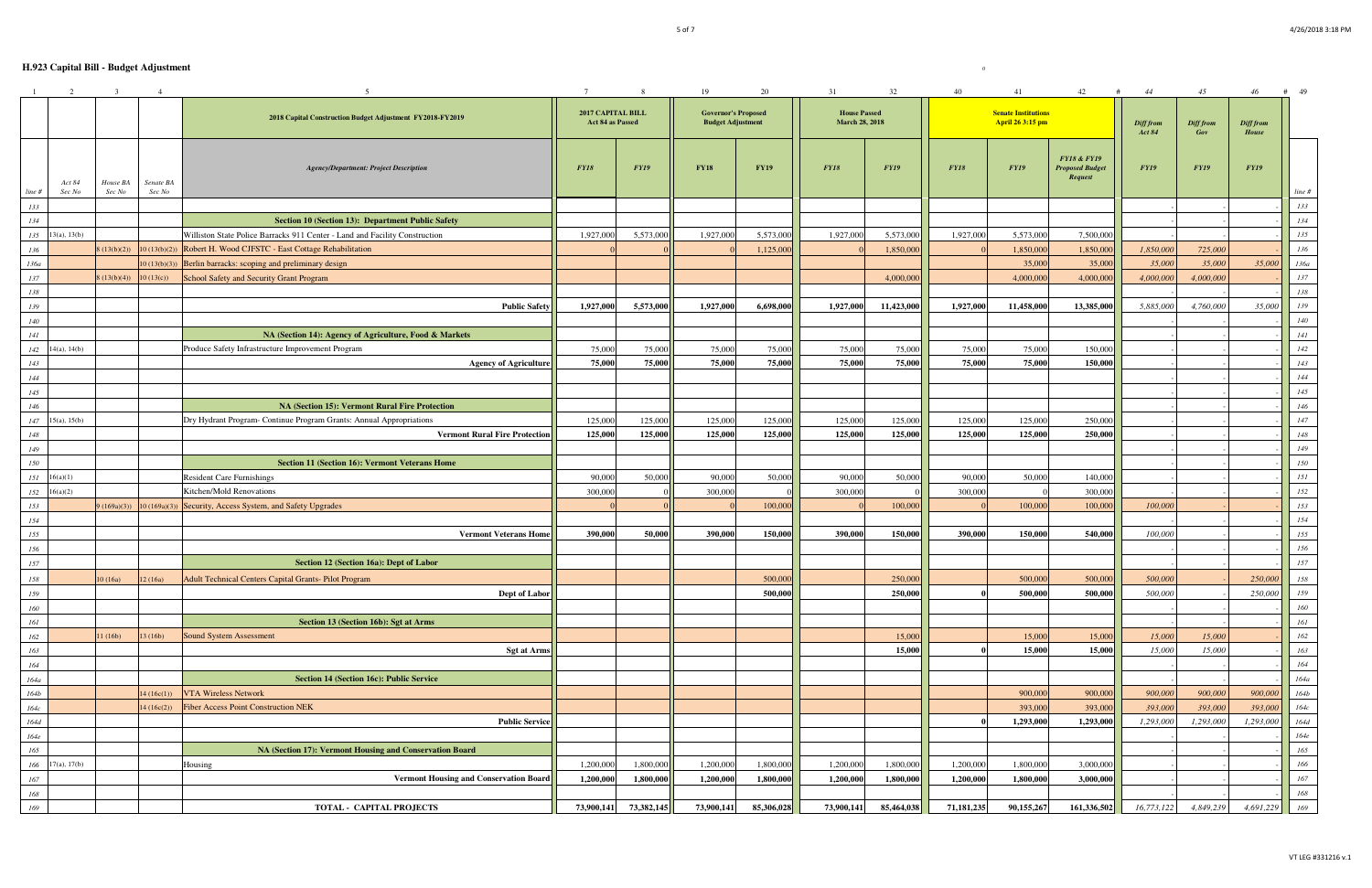|            | 2                     | -3          | $\overline{4}$ |                                                                                      |                                              | -8          | 19          | 20                                                     | 31           | 32                                           | 40           | 41          | 42                                                          | 44                         | 45               | 46                 | 49<br>#          |
|------------|-----------------------|-------------|----------------|--------------------------------------------------------------------------------------|----------------------------------------------|-------------|-------------|--------------------------------------------------------|--------------|----------------------------------------------|--------------|-------------|-------------------------------------------------------------|----------------------------|------------------|--------------------|------------------|
|            |                       |             |                | 2018 Capital Construction Budget Adjustment FY2018-FY2019                            | <b>2017 CAPITAL BILL</b><br>Act 84 as Passed |             |             | <b>Governor's Proposed</b><br><b>Budget Adjustment</b> |              | <b>House Passed</b><br><b>March 28, 2018</b> |              |             | <b>Senate Institutions</b><br>April 26 3:15 pm              | Diff from<br><b>Act 84</b> | Diff from<br>Gov | Diff from<br>House |                  |
|            | Act 84                | House BA    | Senate BA      | <b>Agency/Department: Project Description</b>                                        | <b>FY18</b>                                  | <b>FY19</b> | <b>FY18</b> | <b>FY19</b>                                            | <b>FY18</b>  | <b>FY19</b>                                  | <b>FY18</b>  | <b>FY19</b> | <b>FY18 &amp; FY19</b><br><b>Proposed Budget</b><br>Request | <b>FY19</b>                | <b>FY19</b>      | <b>FY19</b>        |                  |
| line #     | Sec No                | Sec No      | Sec No         |                                                                                      |                                              |             |             |                                                        |              |                                              |              |             |                                                             |                            |                  |                    | line #           |
| 170<br>171 |                       |             |                | <b>Proposed Funding Available</b>                                                    |                                              |             |             |                                                        |              |                                              |              |             |                                                             |                            |                  |                    | $\it 170$<br>171 |
| 172        |                       |             |                | <b>Section 15 (Section 18): Reallocations &amp; Transfers</b>                        |                                              |             |             |                                                        |              |                                              |              |             |                                                             |                            |                  |                    | 172              |
| 173        |                       |             |                | <b>Buildings and General Services</b>                                                |                                              |             |             |                                                        |              |                                              |              |             |                                                             |                            |                  |                    | 173              |
| 174        |                       |             |                | 0820000200 - Vet's Home HVAC Renovations                                             | 0.00                                         | 0.00        |             |                                                        | 0.00         | 0.00                                         | 0.00         | 0.00        | 0.00                                                        |                            |                  |                    | 174              |
| 175        | 18(a)(1)              |             |                | Sale of State Property - Fund 21613 - Thayer school final payment                    | 65,163.14                                    | 0.00        | 65,163      |                                                        | 65,163.14    | 0.00                                         | 65,163.14    | 0.00        | 65,163.1                                                    |                            |                  |                    | 175              |
| 176        | 18(a)(2)              |             |                | 0904300110 - Emergency Operations Center Waterbury                                   | 0.03                                         | 0.00        |             |                                                        | 0.03         | 0.00                                         | 0.03         | 0.00        | 0.03                                                        |                            |                  |                    | 176              |
| $177\,$    | 18(a)(3)              |             |                | 1104000022 - Brattleboro SOB HVAC Replacement and Renovation                         | 178,010.22                                   | 0.00        | 178,010     |                                                        | 178,010.22   | 0.00                                         | 178,010.22   | 0.00        | 178,010.22                                                  |                            |                  |                    | $177\,$          |
| 178        | 18(a)(4)              |             |                | 1104000022 - Major Maintenance                                                       | 28,307.00                                    | 0.00        | 28,307      |                                                        | 28,307.00    | 0.00                                         | 28,307.00    | 0.00        | 28,307.00                                                   |                            |                  |                    | 178              |
| 179        |                       | 18)(a)(22)  | (18)(a)(22))   | 110400051 - Judiciary ADA Compliance at County Courthouses 2011Act 40 Sec 5(a)       |                                              |             |             |                                                        |              | 2,079.09                                     |              | 2,079.09    | 2,079.0                                                     | 2,079                      | 2,079            |                    | 179              |
| 180        |                       | (28)(a)(23) | (28)(a)(23))   | 120400052 - Judiciary ADA Compliance at County Courthouses 2011 Act 40 Sec 5(b)      |                                              |             |             |                                                        |              | 18,688.70                                    |              | 18,688.70   | 18,688.7                                                    | 18,689                     | 18,689           |                    | ${\it 180}$      |
|            | $181 \quad 18(a)(5)$  |             |                | Sale of State Property - Fund 21613 - 43 Randall St, Waterbury                       | 101,156.39                                   | 0.00        | 101,156     |                                                        | 101,156.39   | 0.00                                         | 101,156.3    | 0.00        | 101,156.3                                                   |                            |                  |                    | $181\,$          |
| 182        | 18(a)(6)              |             |                | 1305100022 - Statewide Contingency                                                   | 44,697.20                                    | 0.00        | 44,697      |                                                        | 44,697.20    | 0.00                                         | 44,697.20    | 0.00        | 44,697.20                                                   |                            |                  |                    | $182\,$          |
| 183        | 18(a)(7)              |             |                | 1305100041 - Corrections, Security Upgrades                                          | 391.01                                       | 0.00        | 391         |                                                        | 391.01       | 0.00                                         | 391.01       | 0.00        | 391.0                                                       |                            |                  |                    | $183\,$          |
| 184        | 18(a)(8)              |             |                | 1305100063 - Battle of Cedar Creek Relocation of Roadside Markers                    | 28,253.60                                    | 0.00        | 28,254      |                                                        | 28,253.60    | 0.00                                         | 28,253.60    | 0.00        | 28,253.60                                                   |                            |                  |                    | $184\,$          |
| 185        | 18(a)(9)              |             |                | 1405100052 - Lamoille County Court                                                   | 1,064.79                                     | 0.00        | 1,065       |                                                        | 1,064.79     | 0.00                                         | 1,064.79     | 0.00        | 1,064.79                                                    |                            |                  |                    | 185              |
| 186        | 18(a)(10)             |             |                | Reimbursement for mold remediation - VT Veterans Home                                | 858,000.00                                   | 0.00        | 858,000     |                                                        | 858,000.00   | 0.00                                         | 858,000.00   | 0.00        | 858,000.00                                                  |                            |                  |                    | 186              |
| 187        | 18(a)(11)             |             |                | 1405100023 - Project Management System                                               | 250,000.00                                   | 0.00        | 250,000     |                                                        | 250,000.00   | 0.00                                         | 250,000.00   | 0.00        | 250,000.0                                                   |                            |                  |                    | $187\,$          |
| 188        | 18(a)(12)             |             |                | 1405100023 - Unspent Major Maintenance Funds                                         | 1,271,619.46                                 | 0.00        | 1,271,619   |                                                        | 1,271,619.46 | 0.00                                         | 1,271,619.46 | 0.00        | 1,271,619.46                                                |                            |                  |                    | 188              |
| 189        | 18(a)(13)             |             |                | 1405100023 - Vergennes, Weeks School Master Plan                                     | 5.00                                         | 0.00        |             |                                                        | 5.00         | 0.00                                         | 5.00         | 0.00        | 5.00                                                        |                            |                  |                    | 189              |
| 190        | 18(a)(14)             | 18)(a)(24)  | (18)(a)(24)    | 1405100042 - UVM Health Lab Co-Location - 2013 Act 51 Sec 4(b)(1)                    | 60,000.00                                    | 0.00        | 60,000      | 384                                                    | 60,000.00    | 383.90                                       | 60,000.00    | 383.90      | 60,383.90                                                   | 384                        |                  |                    | 190              |
| 191        |                       | 18)(a)(25)  | (18)(a)(25))   | 1405100052 - Lamoille Courthouse Planning - 2013 Act 51 Sec 5(b)                     | 0.00                                         | 0.00        |             | 540                                                    | 0.00         | 540.00                                       | 0.00         | 540.00      | 540.00                                                      | 540                        |                  |                    | 191              |
| 192        | 18(a)(15)             |             |                | 1405100053 - Caledonia Courthouse Wall Stabilization                                 | 12,867.40                                    | 0.00        | 12,867      |                                                        | 12,867.40    | 0.00                                         | 12,867.40    | 0.00        | 12,867.40                                                   |                            |                  |                    | 192              |
| 193        | 18(a)(16)             |             |                | 1405100137 - Robert H Wood 14                                                        | 1,937.00                                     | 0.00        | 1,93'       |                                                        | 1,937.00     | 0.00                                         | 1,937.00     | 0.00        | 1,937.00                                                    |                            |                  |                    | 193              |
| 194        | 18(a)(17)             |             |                | 1502600022 - Statewide BGS Eng. and Arch Costs                                       | 6,912.30                                     | 0.00        | 6,912       |                                                        | 6,912.30     | 0.00                                         | 6,912.30     | 0.00        | 6,912.30                                                    |                            |                  |                    | 194              |
| 195        | 18(a)(18)             |             |                | 1502600022 - 32 Cherry Street HVAC Controls Upgrade                                  | 550.38                                       | 0.00        | 550         |                                                        | 550.38       | 0.00                                         | 550.38       | 0.00        | 550.38                                                      |                            |                  |                    | 195              |
| 196        | 18(a)(19)             |             |                | 1502600022 - St Johnsbury, Caledonia Courthouse, Foundation                          | 384,000.00                                   | 0.00        | 384,000     |                                                        | 384,000.00   | 0.00                                         | 384,000.00   | 0.00        | 384,000.00                                                  |                            |                  |                    | 196              |
|            | $197 - 18(a)(20)$     |             |                | 1502600022 - Unspent Major Maintenance Funds                                         | 7,187,408.54                                 | 0.00        | 7,187,409   |                                                        | 7,187,408.54 | 0.00                                         | 7,187,408.54 | 0.00        | 7,187,408.54                                                |                            |                  |                    | 197              |
| 198        |                       | 18)(a)(26)  | (18)(a)(26)    | 1502600022 - Woodside design/ planning & repairs/improvements - 2015 Act 26 Sec 2(b) |                                              |             |             |                                                        |              | 52,003.54                                    |              | 52,003.54   | 52,003.54                                                   | 52,004                     | 52,004           |                    | 198              |
| 199        |                       | 18)(a)(27)  | (18)(a)(27))   | 1502600051 - Judiciary ADA compliance at county courthouses - 2015 Act 26 Sec 5      |                                              |             |             |                                                        |              | 157,394.00                                   |              | 157,394.00  | 157,394.00                                                  | 157,394                    | 157,394          |                    | 199              |
| 200        |                       | (18)(a)(28) | (18)(a)(28)    | 1502600131 - VT Fire Academy Burn Building - 2015 Act 26 Sec 13(b)                   |                                              |             |             |                                                        |              | 10,646.82                                    |              | 10,646.82   | 10,646.82                                                   | 10,647                     | 10,647           |                    | 200              |
| 201        |                       | (18)(a)(29) | (18)(a)(29)    | 1110991609 - LSC-Solar Thermal sound monitoring - 2016 Act 160 Sec 8                 | 0.00                                         | 0.00        |             | 48,634                                                 | 0.00         | 48,634.00                                    | 0.00         | 48,634.00   | 48,634.00                                                   | 48,634                     |                  |                    | 201              |
|            | $202 \quad 18(a)(21)$ |             |                | 1602600023 - Unspent Major Maintenance Funds                                         | 3,740,972.00                                 | 0.00        | 3,740,972   |                                                        | 3,740,972.00 | 0.00                                         | 3,740,972.00 | 0.00        | 3,740,972.00                                                |                            |                  |                    | $202\,$          |
| 203        |                       | 18)(a)(30)  | (18)(a)(30)    | 1602600133 - Waterbury State Office Complex blood analysis lab - 2016 Act 160 Sec 11 | 0.00                                         | 0.00        |             | 252,085                                                | 0.00         | 252,085.35                                   | 0.00         | 252,085.35  | 252,085.35                                                  | 252,085                    |                  |                    | $203\,$          |
| 204        |                       | (18)(a)(31) | (18)(a)(31))   | 1708400210 - Libraries, centralized facility, renovations - 2017 Act 84 Sec 2        |                                              |             |             | 447,739                                                | 0.00         | 447,739.00                                   | 0.00         | 447,739.00  | 447,739.00                                                  | 447,739                    |                  |                    | $204\,$          |
| 205        |                       |             |                | <b>Agency of Education</b>                                                           |                                              |             |             |                                                        |              |                                              |              |             |                                                             |                            |                  |                    | 205              |
|            | $206 - 18(b)(1)$      |             |                | 5100991401 - School Construction                                                     | 155,398.62                                   | 0.00        | 155,399     |                                                        | 155,398.62   | 0.00                                         | 155,398.62   | 0.00        | 155,398.62                                                  |                            |                  |                    | 206              |
|            | $207 - 18(b)(2)$      |             |                | 5100991501 - Emergency Projects 15                                                   | 61,761.00                                    | 0.00        | 61,761      |                                                        | 61,761.00    | 0.00                                         | 61,761.00    | 0.00        | 61,761.00                                                   |                            |                  |                    | 207              |
|            |                       |             |                |                                                                                      |                                              |             |             |                                                        |              |                                              |              |             |                                                             |                            |                  |                    |                  |